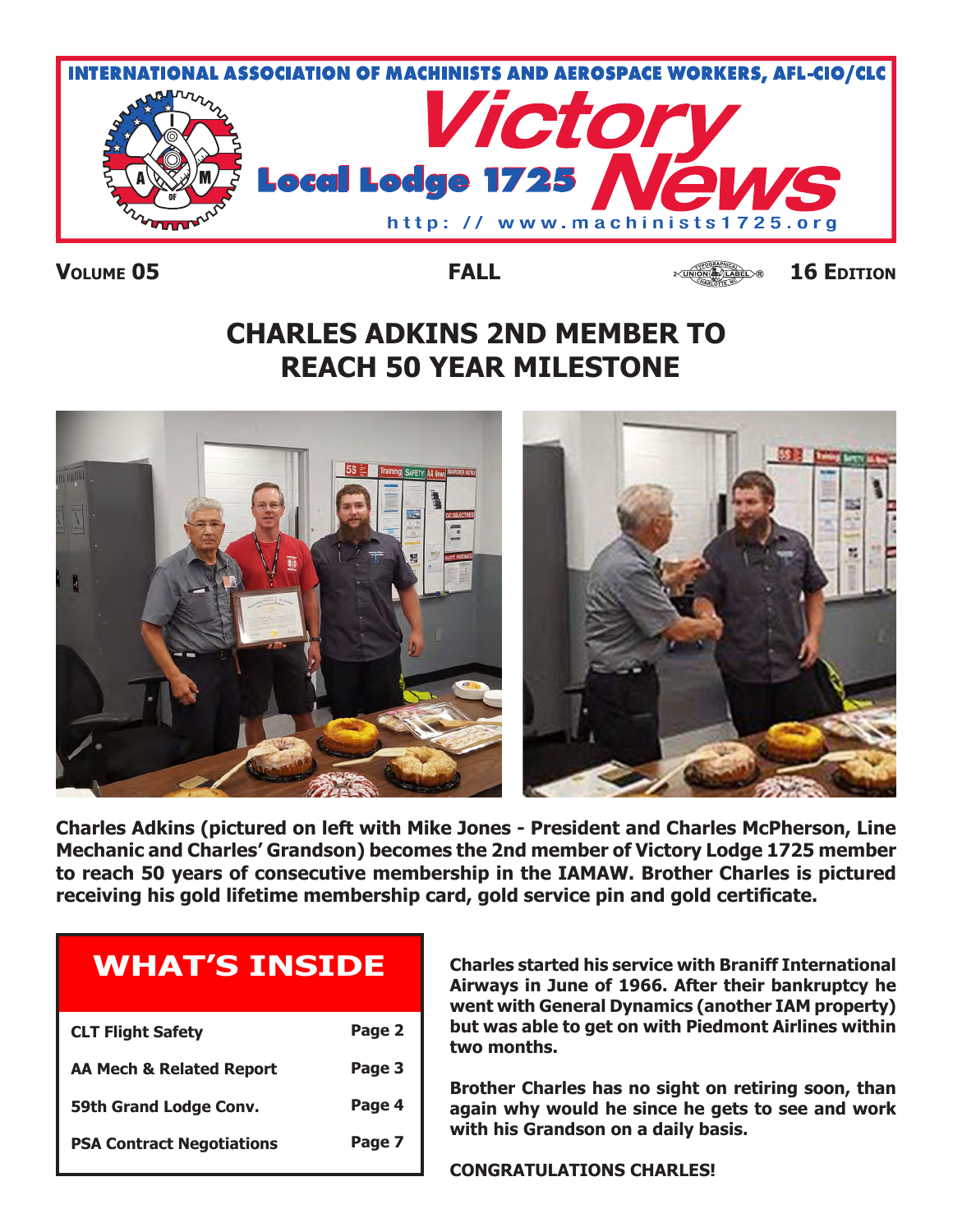We held 3rd step hearings with Labor Relations on August 17th & 18th. We presented 33 grievances.

District Lodge 142 General Chair Sean Ryan and the grievance committee held shop stewards meetings for all 3 shifts and departments on August 15th & 16th. The object of this meeting was to bring the stewards up on current negotiations and answer their questions. Grand Lodge Rep Tom Regan made a station visit and with Sean Ryan and our committee spent time on the floor visiting our members and answering their questions.

One termination - Job abandonment. One suspension - job performance.

Thirty-one other grievances ranging from attendance to leads handing out paperwork to DQCs, overtime bypasses and vendor performing our work covered under our agreement. We are waiting for the answers from Labor Relations. We held 2 specials hearings for terminated members. On September 7th, for job abandonment and On September 8th, for a random drug and alcohol test.

We are scheduling:

Two - Special hearings for Aircraft damage with a 5 day suspension. One - Special hearing for Attendance.

One - Special hearing for performing work in an unsafe and careless manner.

We would like to thank each of our stewards for all the help we get on a daily bases and we want to thank all the committee that help and support us representing our members.

### **EMERGENCY ALERT! EMERGENCY ALERT!**

An Operational Event Service Difficulty Report (SDR) is when any emergency or emergency evacuation system (EES) or component fails to perform the intended function during an actual emergency, training, testing and maintenance, bad from stock, demonstrations or inadvertent deployments. Currently, this process for Legacy US Airways Maintenance (LUS) is covered in GPM 31.17 and a form ME-0470 (service dificulty report form) must be filled out and submitted along with the aircrafts paperwork.

Problem is, nowadays we don't have the alerts that tell us if it's a possible SDR. Remember, we used to have a little triangle beside certain Air Transport Association (ATA) Chapters that alerted us this may be an SDR item. In Base, there is nothing to ask us in EmpowerMX (Base Maintenance Computor system), is this an SDR? (check yes or no). The AML no longer has a check yes or no for SDR either.

So what can we use to trigger this brain function to think about SDR? I was thinking when we say, "**S**ome **D**ing **R**ong!" that might hint that it's an SDR, but that's not politically correct.

There is a good flow chart in the General Procedures Manual (GPM) and it asks the question "Did the EES or a part, component, or item of the EES fail to perform its intended function and/or, if operated, would not aid, assist, or contribute to the safe evacuation of the aircraft-including a failure in slide deployment, emergency/escape path lighting, batteries, charging, wiring, connectors and receptacles, door opening and assist mechanisms (including servicing), girt bars and flashlights."

The main thing we need to concentrate on is that SDRs go into a data base. This data base is reviewed by Reliability and the FAA. For example, if emergency equipment batteries are coming up dead between checks, then Reliability sees this data and decreases the intervals so batteries changes are sooner. Completing SDRs also aids your Flight Safety Committee in making the necessary changes so our customers and friends and families fly on the safest aircraft in the sky.

P.S. – American Airlines Maintenance and Related please check your company e-mail and read "Tech Ops SMS Monthly", some very good safety articles.

Bud Brown - Flight Safety Coordinator

#### Editorial Policy Of Victory News

*Victory News* is the official publication of Air Transport Employees, Local Lodge 1725, I.A.M.A.W.

Members of Local Lodge 1725 are invited to contribute letters, articles, photographs, or cartoons to *Victory News.* All materials must be signed.

Submitted materials will not be returned unless specifically requested.

Views expressed herein are strictly those of the writer and do not necessarily reflect the views of the editor or the officers of the Lodge: nor should they be construed as bargaining policy of the organization. The editor reserves the right to edit or reject any materials.

**The deadline for submissions for the next issue of Victory News is November 15th, 2016**

# **M&R Grievance Committee Report for September 2016**

### CLT Flight Safety Committee 704-359-2425 John Hall - DL142 Director 704-359-2022 Bud Brown Coordinator/ERC Rep John Bidoglio Rep Russ Lapinski Rep Mark Heim Rep Kenny Geis Rep Brian DenOuden PSA Rep ASAP http://www.usair-safety.wbat. org Maintenance Safety Hotline 1-800-363-2545 option 1 FAA Hotline:1-800-255-1111

The Economic Policy Institute (EPI) says if union membership rates in the United States today were as high now as in 1979, non-union working people would get \$133 billion more per year.

EPI has found that the decline of labor unions as a percent of the U.S. workforce has hurt both union and non-union wages. EPI's Larry Mishel reports.

"De-unionization has contributed about a third of the total growth of wage inequality among men. And if you look at women it's about 20 percent. So this is one of the largest factors that is measurable and identifiable in the growth of inequality. **Increases in trade with China and other low-wage countries lowered the wages** by five percent for non-college educated workers."

The percentage of union workers in the workforce went from 34 percent in 1979 to 11 percent in 2013 for men. Sixteen percent to 6 percent among women.

EPI says the decline in unions has not only hurt workers in those unions, but it's hurt non-union worker wages too. EPI says all workers benefit from the right of unions to collectively bargain.

## **Today's Union Worker's are Losing \$133 Billion**



**Charlotte Quality Assurance Auditors Scott Orloff (L) and Kevin Noto inspecting a large 4 million gallon, 50ft high jet fuel storage tank as part of a Fuel Storage Farm Audit.**



**John "Big Dog" Bidoglio takes an icy cold Gatorade dunk during the American Airlines Auto Show Fundraiser. Capturing this moment raised \$1030 from the Mechanics and Related Group.** 

Ken Coley – Chairman John Bidoglio Mark DeLuke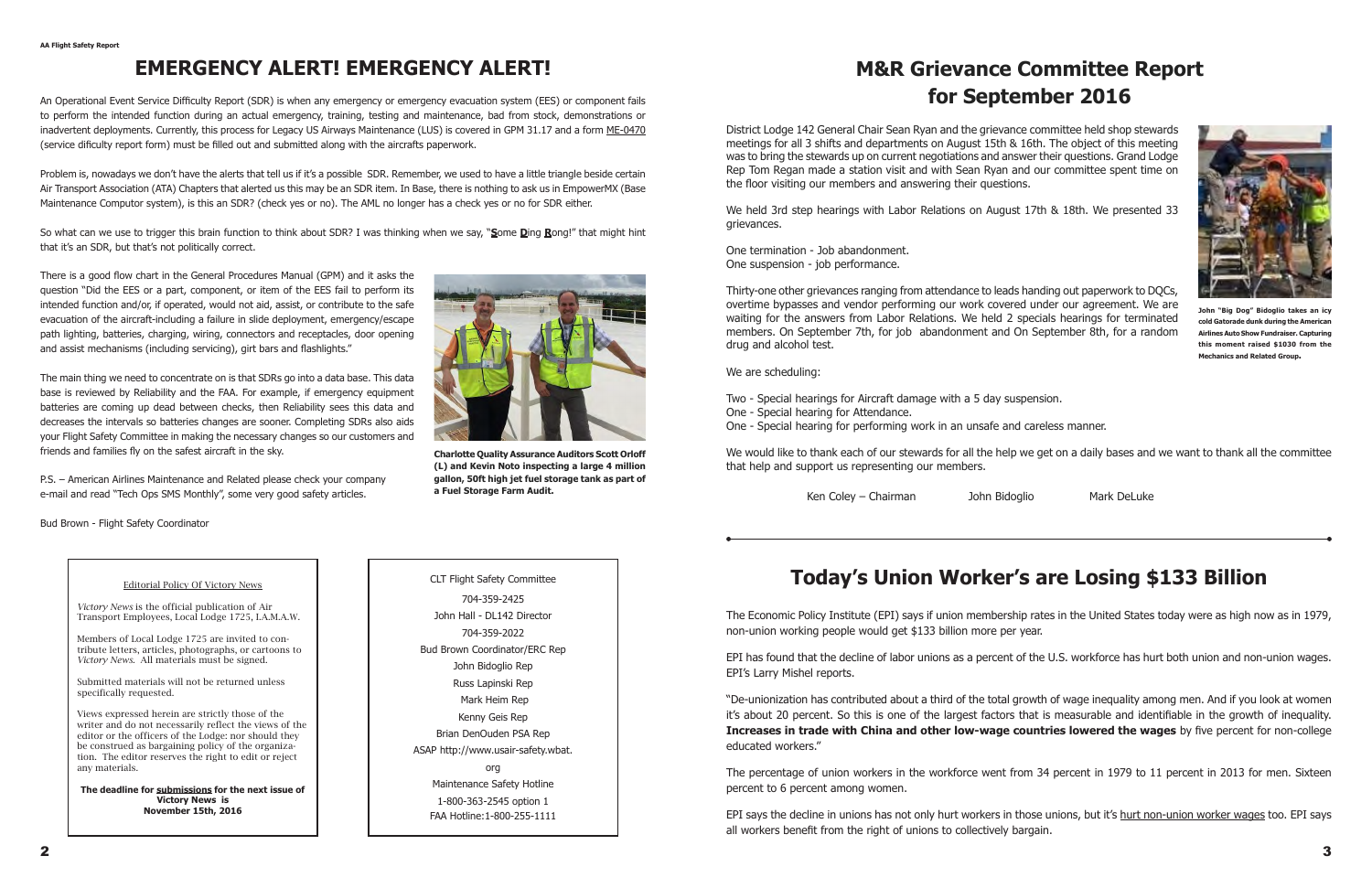

#### **Tuesday, September 6, 2016**

United States Representative Tammy Duckworth (D-WI. Pictured on Pg.4) a 23yr Army veteran. She was wounded in Iraq in 2004 and is now a double amputee. Tammy fights the downtrodden and stands up to corporate executives and dirty politicians. She also, is against the Trans-Pacific Partnership and consistently fights for training and apprenticeship programs. Gordon Falconer, IAM Chief of Staff for Canada and Lou Pagrach, IAM Special Representative.

Rich Trumka, President, AFL-CIO who expressed how important, "Unity" and standing up for our rights are believes that, "when workers are strong, when unions are strong, then and only then can America be strong." "When doing together, what we can't do alone, that is a union". United Auto Workers (UAW) President Dennis Williams, says, "people have every right to be frustrated because there is no balance in America."

Liz Schuler 1st elected woman to the, AFL-CIO Secretary-Treasurer position and the youngest person to sit on the Executive board of the AFL-CIO. Schuler spoke about the importance of organizing and electing Hillary Clinton as the next president.

#### **Wednesday, September 7, 2016**

Speakers for the morning included Rev. William Barber II President, North Carolina NAACP who says, America needs a, "moral revolution of values," to remedy a crisis in the country's democracy. Rev. Barber speaks to Republican nominee Donald Trump attempting to turn working people against each other because of differences in race and religion or immigration status. Challenges of failing wages, mass incarceration, continuous discrimination and more are way to serious to remain divided.

#### **Thursday, September 8, 2016**

Rocky Alley newly organized President of the IAM Maine Lobster Union Local 207. Rocky's family had been lobster fishing for 4 generations in Jonesport, a town of about 1,300 people on Maine's northeast coast, where the only way to make a living was by lobster fishing. Corporate-backed regulations started making it harder for Rocky and others to compete with the big guy's. So, Rocky went to a meeting of lobster fisher's that was put together by IAM District 4 Organizer Joel Pitcher that heard of the struggles they were battling. Rocky and all 39 lobster fishers who came out to the meeting joined! Two roundtable sessions: the first on Printing Technology and the second roundtable on the New IAM Organizing Program. There was one report that touched close to me and it was the Women's, Young Workers and Human Rights reports. The report for the Women's Committee expressed the importance of mentoring women into leaders and organizers to improve the lives of working families,

as well as strengthen and growth within the IAM. The report for the Young Worker's report encourages all locals and districts to form young worker's committee's with the goal to foster union involvement and activism in our young members.

The Human Rights Committee reported that people are more opened to learning about the benefits of union membership when they feel disrespected or discriminated against, usually due to corporate mishandling of human rights issues. Justice, equality and fairness are core principles of evey contract the IAM negotiates and tirelessly works to ensure our members are treated with dignity and respect, making IAM membership attractive to workers seeking representation.

At the end of the reports I stood at the microphone and expressed why all of the reports were important to me and what I planned to do as a woman within this union to ensure that the vision set forth by our International is followed to the best of my ability.

We heard from Connie Lee, Coalition of Labor Union Women (CLUW), where their focus is to unify all union women in a viable organization to determine our common problems and concerns to develop action programs within the framework of our unions to deal effectively with our objectives.

## **IAMAW 39TH Grand Lodge Convention**

Chicago, IL September  $3<sup>rd</sup> - 10<sup>th</sup>$ , 2016 By: Helena Thornton

**Continued from Pg.4. 59th Conv...**

I would like to first say, "Thank You" to the membership, for the opportunity to be one of the 12 voices from our local to represent our membership. This week was very important to our union with the many different By-Laws and Resolution changes that were discussed and voted on. We also had the privilege of listening to many different speakers that are labor friendly and working with us to ensure we keep encouraging new membership by continuing to organize. Here are a couple of highlights from the week:



#### **Sunday, September 4, 2016**

The convention was called to order by Sam Cicinelli, Jr and Dave Weaver, from District 9. The Posting of the Colors by Shannon Rovers, The National Anthem, by Jim Cornelison and The Invocation by Steve Passmore, President, Local 480.

Chicago Mayor Rahm Emmanuel gave welcome remarks. Expressing the importance that Chicago and the state of Illinois will **"NEVER BE A RIGHT TO WORK STATE!"**

The "Soul of Children of Chicago", a South Chicago High School a cappella choir put on a performance that was outstanding.

The convention was presented with the ceremonial "Convention Gavels." International President Bob Martinez (Pictured above) followed with the keynote address. Dora Cervantes, General Secretary-Treasurer (GST) provided The

reading of the 2016 Official Call along with Committee Appointments and the introductions of the Executive Council, Retired Council, Law Committee and the Resolutions Committee.

#### **Monday, September 5, 2016**

Speakers were Michael J. Madigan, Illinois Speaker of the House, Steve Cotton, General Secretary, of the International Transport Workers Federation (ITF), British Trade Unionist Ian Waddell (UNITE) and Cody Wilder Retired IAM member.

Following, there was an Organizing Roundtable discussion on different ways to organize and how important it is to our union. "Organize globally is the Future of the IAM."

The Financial Report was given by Dora Cervantes, GST, who explained the 5 funds (General, Strike, Pension, Organizing and Scholarship), and the purpose of each fund, so that our members are aware of where our union dues go, and how they are divided. To date from the last Grand Lodge Convention in 2012, the Grand Lodge has saved our union over 2 million dollars in funds. Ms Cervantes also reported that are 79% of new delegates to the Grand Lodge Convention this year. The total number of delegates were 1203, and 167 were women delegates.

Bill Trbovich, Communications Director for Canada talked about the Fort McMurray wildfires, in

Alberta Canada that burned almost 2 months. More than 90,000 residents lost their homes, which included 600 IAM members. With the assistance of the IAM Disaster Relief Fund, over 400 members will be receiving assistance in the amount totaling \$100,000.

Delegate Charlie Hines went to the microphone and gave a heartfelt, "Thank You" on behalf of the transportation department to General Vice President Sito Pantoja and Grand Lodge Representatives for all of their hard work in getting our brother's and sister's a 20-50% raise in wages, while still in negotiations to get us a leading industry contract that is well deserved for being the number 1 airline carrier in the world, American Airlines. Great job Charlie!

**Continued on Pg.5**



**US Representative Tammy Duckworth talks to reporters.**



**Contingent from Local 1725: left to right. Charlie Hines, Alan Drennen, Mark Baskett, Daryl Current, Maureen Kelly,Jeff Minton , Helena Thornton, Lisa Leathers, Renae Miller (Guest), John Wilkinson and Bill Wise (not pictured Nick Handlow, Mike Fairbanks)**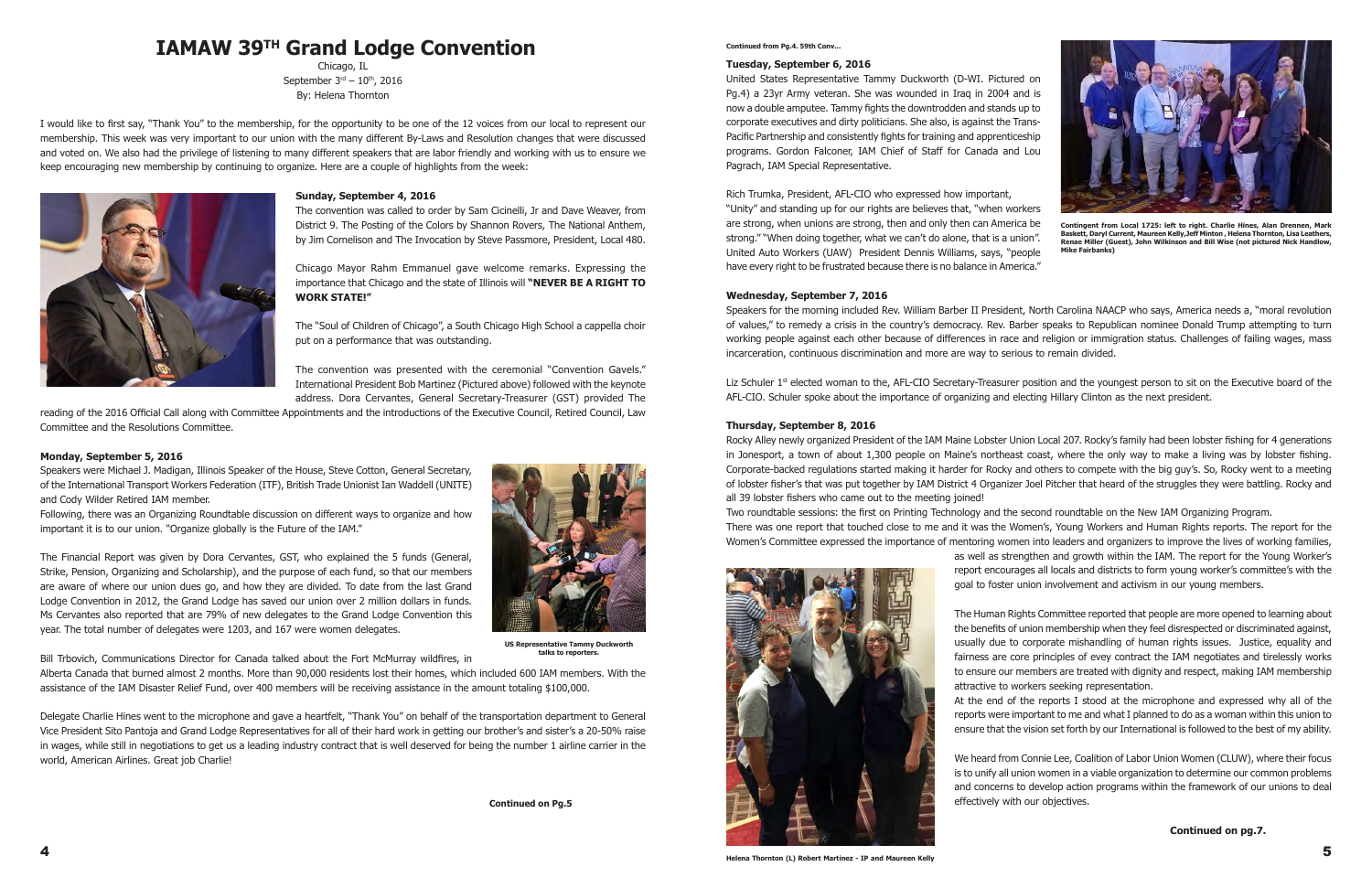**Chris Davis Paul Shultz EAP Chairman - US Airways System Eap Chairman - US Airways System 704-572-4859 704-907-3563**

 **EMAIL: pm.shultz@att.net**

**Brian Lee Ginger Bell Philip Skaar EAP Coordinator EAP Coordinator EAP Coordinator US Airways – Charlotte US Airways – Charlotte US Airways - Charlotte**

**DISTRICT 141** DISTRICT 142

**704-650-3869 704-777-2480 704-650-3401**

 **FAX 866-610-5592 EMAIL: PhilipSkaar@aol.com**

### **EMPLOYEE ASSISTANCE PROGRAM CONTACTS**

Negotiations were again held this week in Dayton, Ohio, with all members of both negotiating committees participating in this session. An addition to your Negotiating Committee at this round was John Werkmeister, Special Representative from the IAM Grand Lodge, Transportation Department.

This week was dedicated solely to all of the economic areas of the Agreement which are Articles 5; 6; 7; 8; 11; 16; 18; 19; 21; 25 and 28. On Wednesday and Thursday, both the Union and Company made initial passes that covered all of the Articles listed above. With both sides having made their respective proposals, it became evident that there exists a significant divide between the respective positions in most of the Articles.

The next face-to-face negotiations session has been scheduled and will occur during the week of October 24, 2016 in Dayton, Ohio. Your Committee remains determined in bringing these negotiations to a successful conclusion with an Agreement containing an economic package representative of your contributions to the success of PSA and American Airlines.

The only source for accurate information concerning these negotiations will be from District Lodge 142 and will be released following each negotiating session. As always, if you have any questions about this process, please give me a call at (859) 653-4037 or email me at jsamuel@iamdl142.org.

> With best wishes, we remain Sincerely and fraternally, James M. Samuel **General Chair** Todd Roan Ian Cole Greg Farmer **CAK CLT DAY**

**Negotiating Committee Members**

# **IAM / PSA Negotiations Update**

### **Posted by IAM District 142** Labor School with the NC AFL-CIO

By: Maureen Kelly

A big sincere "THANK YOU" to this local for sending me to the North Carolina AFL-CIO Labor School at the University of North Carolina – Wilmington.

I would also encourage each and every one of you to attend this program at some point.

First, you are in an environment where you will meet people from all over the state, all types of laborers, and many different unions to become a community of unionists together. Living on campus, in a dorm with roommates allows you the opportunity to become better acquainted with one another quickly. This allows your understanding of the need of other workers and the need for unions in every place of employment. The time available to discuss the issues and struggles with other workers is crucial.

> President Martinez also gave the totals raised all week from our brothers and sisters as follows: • \$12,479.00 for Executive Council Clothing to Guide Dogs of America • \$1,244.00 For Executive Council Clothing to Disaster Relief Fund

You get a firsthand experience of the issues related to union workers that deal with the laws of the National Labor Relations Board (NLRB) which is different from us that deal with the Railway Labor Act (RLA).

My favorite part was the start of each daily session. This is when we would meet with lawyer Mike Okun and his friend Peewee. Mike was not only and less importantly entertaining as he was informative, sharing his legal knowledge. This is a wonderful opportunity for our members to have at their disposal the knowledge he shares and the one on one time he gives. Mike was their after his session's every day to talk and answer questions as best he could. He also joined us in the evening again to allow the students to pick his brain.

There were also discussions with Mike and others where we learned understanding of and tactics on defending a contract. We also met with other instructors who provided more information in regards to reading, understanding and defending a contract. They also discussed organizing and maintaining loyal members to the union. There was role playing to teach some of these skills. There was an in-depth discussion on all topics. Everyone had the opportunity to share their experiences, knowledge, concerns and helpful ideas.

This was a very stimulating, mentally enriching experience. It was at the very least an inspiring and uplifting time. My appreciation, respect and admiration is greatly increased for all the active union members.

I most certainly plan and hope to continue my involvement and participation with local 1725.

Again, thank you.

**Continued from Pg.5. Conv.**

#### **Friday, September 9, 2016**

The morning speakers were Jerame Davis, Executive Director, Pride at Work and Terry Melvin, President of Coalition of Black Trade Unionists (CBTU). Presentation of the 2016 IAM Newsletter and Website Award Winners were presented to locals and districts.

Ending this 39th Grand Lodge Convention were closing remarks from Bob Martinez, International President. He thanked all of the delegates for their hard work through the week and reminded each and everyone one of us the importance of organizing and how important it is for the future of our great union. He also talked about the Presidential election this year and the focus on making sure that we go out to vote and to bring someone that may need a ride to get there. Making sure that we all understand the vote shouldn't be about color, race or gender, but about who is behind and would support union related issues that will help the growth of our nation.

- 
- 
- • \$978.00 to CMPL
- • \$3,046.47 to Local Lodge 850 for members on strike
- • \$41,000.00 for our beloved Bell, "PUTTING THE FIGHT BACK INTO THE FIGHTING MACHINISTS!"

I'm sure there are a few things that I missed, with a weeklong agenda to get through, but I did my best and I want to again say, "thank you" to the membership for the opportunity on the belief of our local 1725 to be the voice for the decisions made for the next 4 years of our union.